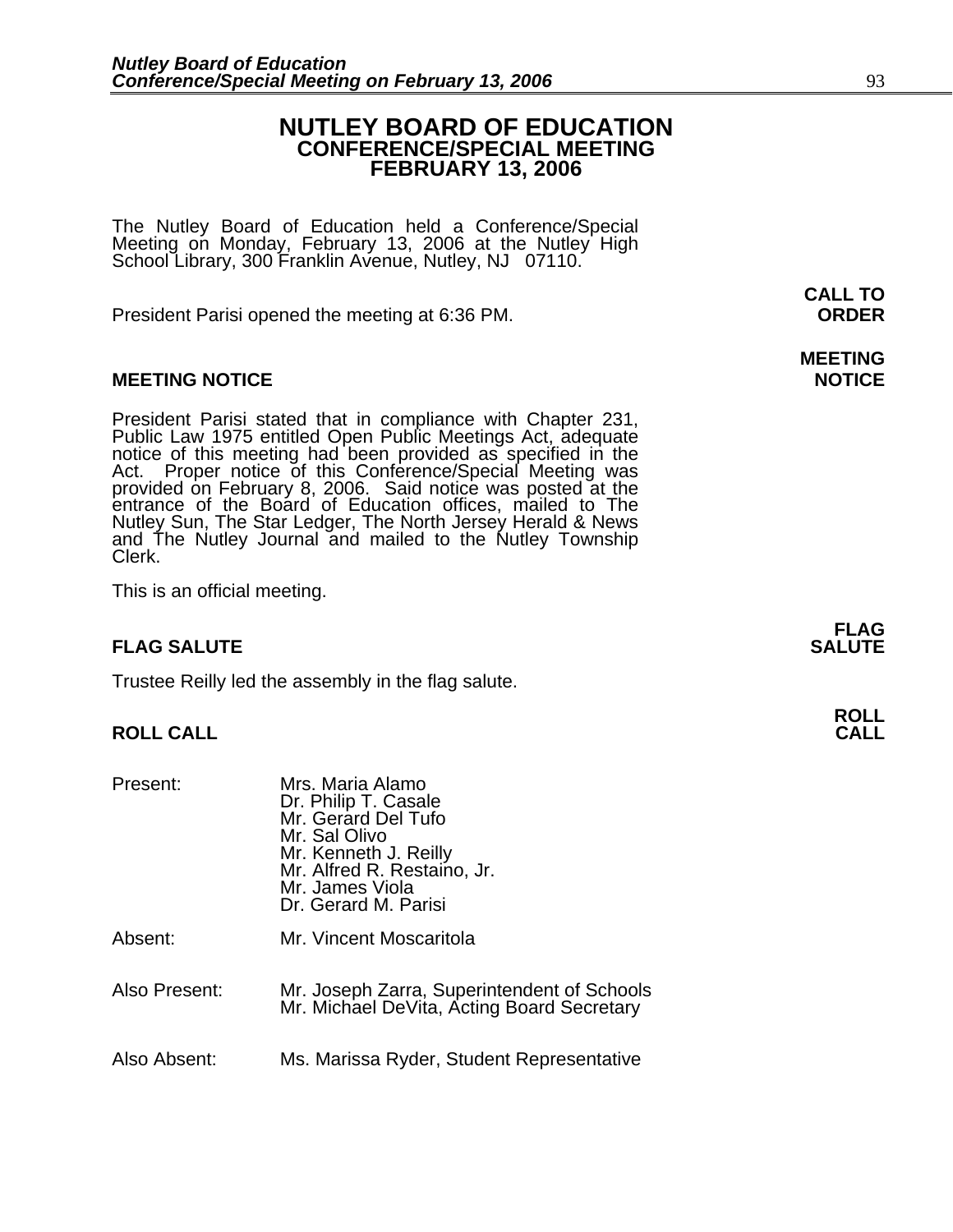Superintendent Zarra and Trustee Del Tufo discussed the Long Range Facilities Plan. A discussion ensued regarding the critical needs throughout the district.

Superintendent Zarra also spoke about the maintenance warehouse being in critical need of repair. Trustee Reilly suggested sending a letter to vacant garages in town to see if the Board could rent space.

Superintendent Zarra spoke about the state monitoring report. He plans on speaking about it at the Regular Meeting on February 27, 2006.

#### **COMMITTEE REPORTS REPORTS**

Trustee Restaino discussed the Resolution - Franklin Middle School Contract #5 – Electrical and Fire Alarm System Work which is replacing one electrical contractor with another on the Franklin Middle School Project.

Trustee Alamo said the Academic Committee will be meeting on February 28, 2006 to continue discussing the GPA.

Trustee Alamo said she met with Lt. Rogers regarding gang awareness and Lt. Rogers will be giving a presentation to the Board at the March Conference Meeting.

Trustee Olivo spoke about drug testing and reviewing pupil consent forms to parents. Drug testing covers all extracurricular activities for students.

Trustee Del Tufo said that Vollmer will have the specifications for the Oval done by the end of the month and bids will be ready to go out in March. The Board discussed the issue of striping on the field and bleachers.

Trustee Del Tufo said that there is a need to budget for bleachers, a gym divider curtain and a skylight in the high school gym since bids were already opened for the new gym floor. <sup>He</sup> also mentioned that the Facilities Committee is looking into getting a Maintenance Management plan for the district.

Trustee Del Tufo said that the Negotiations Committee is making progress with the EAN on the new contract.

#### **MOTION TO ADJOURN TO EXECUTIVE SESSION**

At 7:40 PM Trustee Olivo moved and Trustee Del Tufo seconded the following resolution:

WHEREAS, the Board of Education will be discussing matters exempt from public discussion pursuant to N.J.S.A. 10:4-12,

## **COMMITTEE**

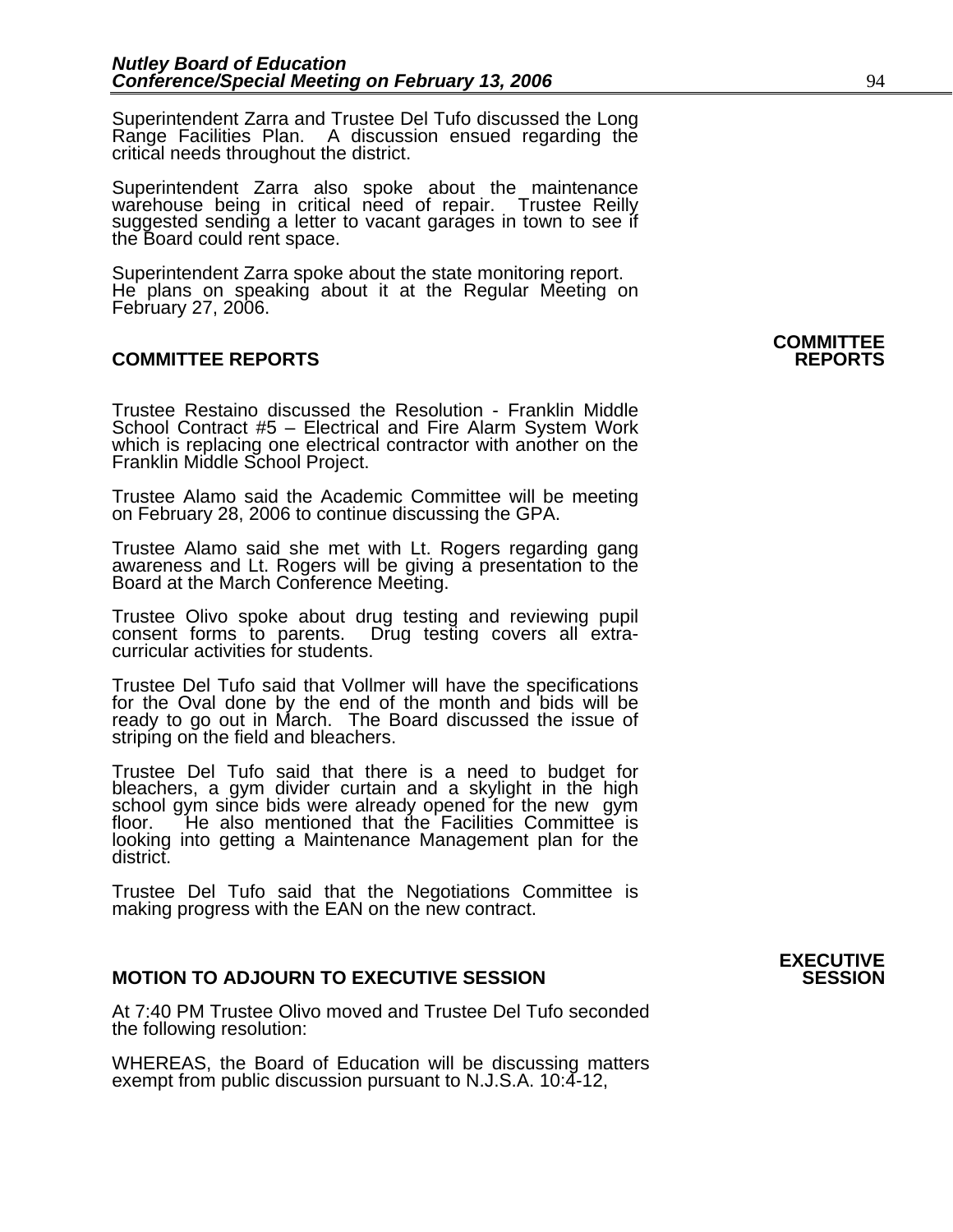NOW, THEREFORE, BE IT RESOLVED that the Board of Education recess to closed executive session at this time in the conference room to discuss personnel and legal matters, and

BE IT FURTHER RESOLVED that the results of the discussions will be made public by inclusion on the agenda of a subsequent meeting of the Board of Education or when the reasons for discussing such matters in closed session no longer exist. 

The motion was unanimously approved by voice vote.

At 8:04 PM the Board reconvened in open public session on a motion by Trustee Viola seconded by Trustee Casale, and unanimously approved by voice vote.

President Parisi distributed a print out of an e-mail he received Superintendent Zarra. He reported that Mr. Sincaglia and Board attorney Pomaco had now confirmed all the answers to the questions that had been raised regarding the switch of the health care carrier as presented, and also reported that in the interim, apparently no further questions were raised to either him, Mr. Sincaglia, nor Mr. Pomaco.

President Parisi also instructed acting Board Secretary Mike DeVita, that as Parliamentarian, he was to review Robert's Rules of Order to verify that in order for the issue to be revisited for another vote, one of the three no voters would have to ask that the question be placed on the agenda once again, or brought up as a motion under old business. Mr. DeVita will research this issue and forward his findings to the Board members prior to the next Board of Ed meeting.

#### **HEARING OF CITIZENS AND REARING OF STATES**

Resident Linda Petrocchi questioned who the 504 person is in each school.

Superintendent Zarra responded that the Principal in each school is the contact.

Resident Linda Petrocchi asked if the Board was looking into getting a grants person.

Superintendent Zarra and President Parisi responded.

## **RECONVENE OPEN MEETING**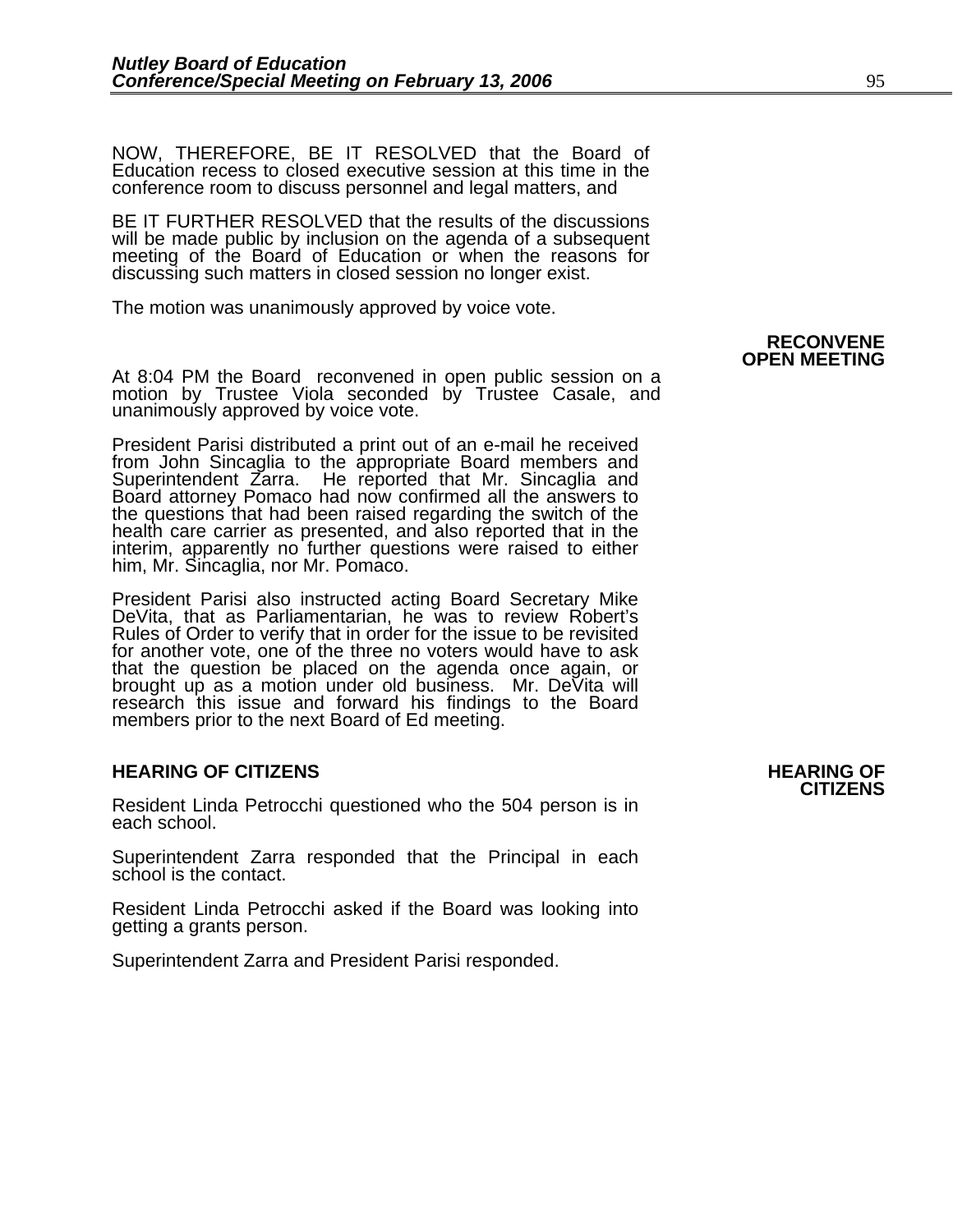### **RESOLUTIONS**

#### 1. **APPOINTMENT – School Crossing Guard**

Trustee Casale moved, and Trustee Olivo seconded, the following resolution. Upon being put to a roll call vote the resolution was approved.

BE IT RESOLVED that the Board of Education approves the<br>appointment of Ms. Patricia Brush as Crossing Guard at the<br>Radcliffe School driveway at the hourly rate of \$13.47, effective February 14, 2006 for the 2005-06 school year.

#### 2. FRANKLIN MIDDLE SCHOOL CONTRACT #5 - **Electrical and Fire Alarm System Work**

Trustee Restaino moved, and Trustee Reilly seconded, the following resolution. Upon being put to a roll call vote the resolution was approved.

WHEREAS, pursuant to a prior Resolution of the Nutley Board of Education ("Board"), the Board accepted the bid proposal submitted by Institutional Systems Service Corp. ("ISSC"), located at 160 Hopper Avenue, Waldwick, New Jersey, 07463, for the performance of Electrical and Fire Alarm System Work<br>("Work") in connection with a public schools project owned by<br>the Board and commonly known as "Additions and Alterations to Franklin Middle School" ("Project") in the base sum of Two<br>Million Two Hundred Fifty-Seven Thousand, Seven Hundred Fifty-Two and 00/100 (\$2,257,752.00) Dollars; and,

WHEREAS, on or about November 21, 2005, the Board entered into a Contract with ISSC for the performance of the Work on the Project in the amount of ISSC's bid proposal, plus adds and deducts as specified in the Contract; and,

WHEREAS, subsequent to entering into the Contract, ISSC reported to the Board that it was unable to furnish the Performance and Payment Bonds required by the Contract Documents and by New Jersey statute; and,

WHEREAS, on February 10, 2006, as a result of ISSC's inability to procure the requisite Performance and Payment<br>Bonds assuring the Board that ISSC would perform and<br>complete the Work in compliance with all the requirements of<br>the Contract Documents, the Board, through its co the Contract Documents, the Board, through its counsel, served<br>written notice upon ISSC terminating its Contract effective<br>February 17, 2006; and,

# **FMS ELECTRICAL &**

**APPOINT<br>CROSSING GUARD**